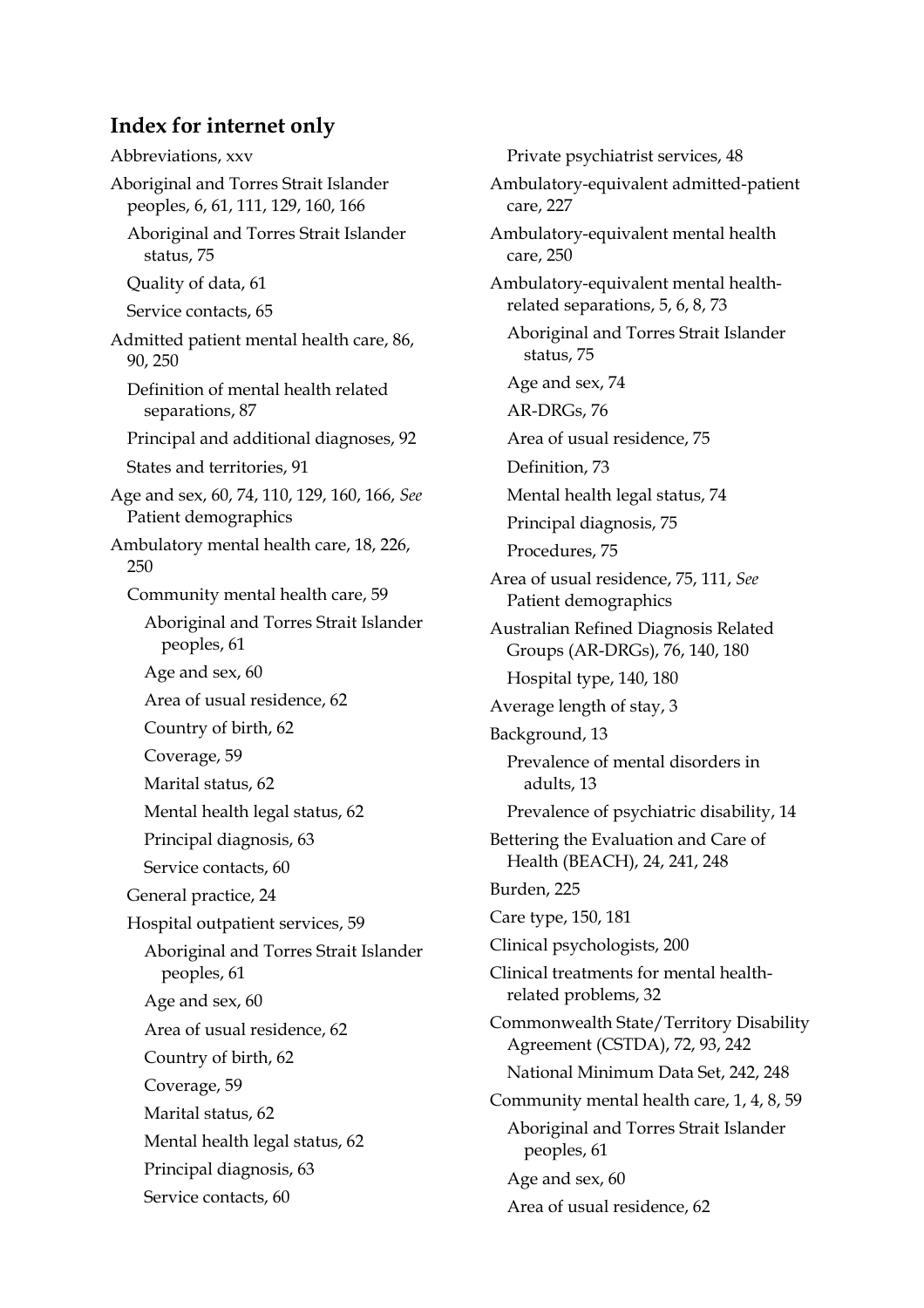Country of birth, 62 Coverage, 59 Hospital admitted patient care, 9 Marital status, 62 Mental health legal status, 62 Principal diagnosis, 63 Service contacts, 60 Aboriginal and Torres Strait Islander peoples, 65 Area of usual residence, 70 Country of birth, 68 Marital status, 67 Mental health legal status, 66 Principal diagnosis, 71 Sex and age, 64 Community-based ambulatory mental health care, 226 Comorbidity, 130, 167 Country of birth, 62 Coverage, 59 Data collections, 237, 238 Admitted patient mental health care, 250 Ambulatory mental health care, 250 Ambulatory-equivalent mental health care, 250 Bettering the Evaluation and Care of Health (BEACH), 241 Commonwealth State/Territory Disability Agreement (CSTDA) National Minimum Data Set, 242 Medicare data, 243 National Community Mental Health Care Database (NCMHCD), 239 National Community Mental Health Establishments Database (NCMHED), 239 National Hospital Morbidity Database (NHMD), 238 National Medical Labour Force Survey, 243

National Nursing Labour Force Survey, 243 National Public Hospital Establishments Database (NPHED), 240 Pharmaceutical Benefits Scheme (PBS), 243 Private Health Establishments Collection (PHEC), 241 Repatriation Pharmaceutical Benefits Scheme (RPBS), 243 Definitions, 246 Ambulatory-equivalent separations, 246 Mental health-related care, 246 Mental health-related separations, 87 Schizophrenia and related disorders, 221 Disability support services, 2, 72, 93 Residential mental health care, 93 Expenditure, 60 Alzheimer's disease and other dementias, 17 Health services for mental health, 16 Health services for schizophrenia, 228 Medicare, 49, 53 PBS, 33, 45, 49 Public psychiatric hospitals, 209 RPBS, 33, 45, 49 General practice, 1, 4, 7, 24, 226, 227 Bettering the Evaluation and Care of Health (BEACH), 24 Clinical treatments for mental healthrelated problems, 32, 38 Medications for mental health-related problems, 32, 40 Problems managed, 25, 29 Reasons for encounter, 25 Referrals, 32, 35 Reasons for encounter (RFE), 28 Glossary, 287 Highly Specialised Drugs Program, 49, 227 Hospital admitted patient care, 2, 5, 6, 228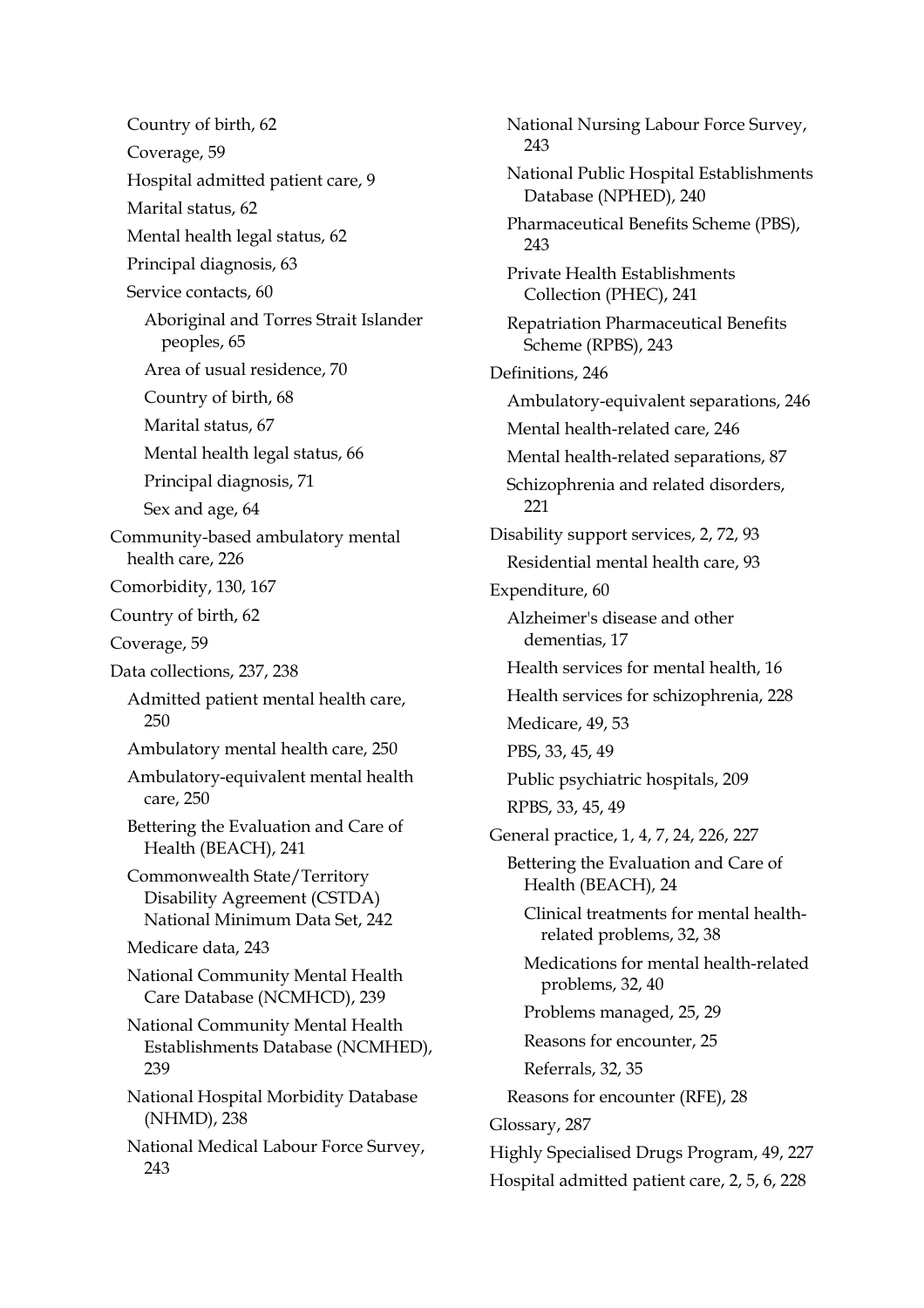Average length of stay, 3 Patient-days, 3 Separations, 3 Hospital outpatient services, 59 Aboriginal and Torres Strait Islander peoples, 61 Age and sex, 60 Area of usual residence, 62 Country of birth, 62 Coverage, 59 Marital status, 62 Mental health legal status, 62 Principal diagnosis, 63 Service contacts, 60 Hospital type, 122, 140, 165, 180 Labour force, 10, 193 Mental health nurses, 11 Psychiatrists, 10 Low Prevalence (Psychotic) Disorders survey, 228 Marital status, 62 Measuring hospital activity, 89 Medicare, 49, 50, 243 Medications for mental health-related problems, 10, 32, 227 Mental health care, 226 Mental health legal status, 62, 74, 110, 130 Mental health nurses, 11, 199 Mental health problems and disorders, 7 Community mental health care, 8 Ambulatory-equivalent separations, 8 Private hospitals, 9 Public hospitals, 9 Mental health-related separations, 87 Mode of admission, 150, 181 Mode of separation, 150, 181 Mortality, 225 National Community Mental Health Care Database (NCMHCD), 59, 239, 285

National Community Mental Health Establishments Database (NCMHED), 239, 285 National Hospital Morbidity Database (NHMD), 238, 246 National Medical Labour Force Survey, 243 National Mental Health Strategy, 14 National Nursing Labour Force Survey, 243 National Public Hospital Establishments Database (NPHED), 240, 286 National Survey of Mental Health Services, 285 Non-residential care, 72 Non-specialised mental health care Admitted patients, 157 AR-DRGs, 180 Care type, 181 Mode of admission, 181 Mode of separation, 181 Patient demographics, 160 Principal diagnosis, 165 Procedures, 180 Number of establishments, 59 Outpatient services, 226 Patient demographics, 4, 110, 160 Aboriginal and Torres Strait Islander peoples, 6, 61, 111, 160 Ambulatory-equivalent separations, 6 Hospital admitted patient care, 6 Age and sex, 4, 60, 74, 110, 160 Ambulatory-equivalent separations, 5 Community mental health care, 4 General practice, 4 Hospital admitted patient care, 5 Private psychiatrists, 4 Area of usual residence, 5, 62, 75, 111, 160 Hospital admitted patient care, 6 Country of birth, 62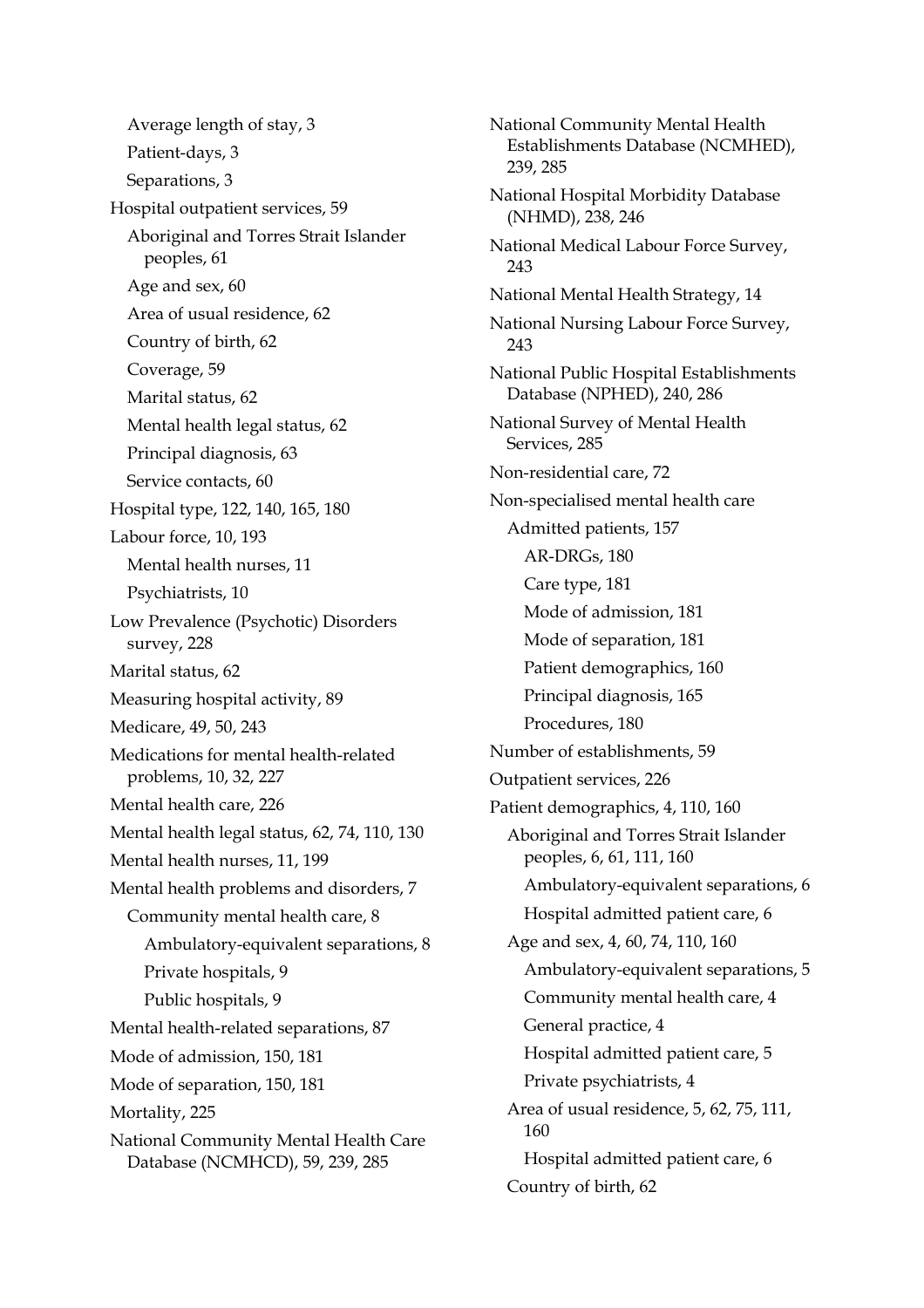Marital status, 62 Mental health legal status, 62, 74, 110, 130 Patient-days, 3 Pharmaceutical Benefits Scheme (PBS), 33, 49, 55, 56, 243, 248 Prevalence Mental disorders in adults, 13 Psychiatric disability, 14 Schizophrenia and related disorders, 224 Principal diagnosis, 63, 75, 92, 121, 165 Aboriginal and Torres Strait Islander peoples, 129, 166 Age and sex, 129, 166 Separations, 166 Female patients, 129 Male patients, 129 Comorbidity, 130, 167 Hospital type, 122, 165 Mental health legal status, 130 Private Health Establishments Collection (PHEC), 241 Private hospitals, 9 Private psychiatric hospitals, 215 Private psychiatrist services, 1, 4, 10, 48, 193 Highly Specialised Drugs Program, 49 Medicare expenditure, 49 Procedures, 75, 180 Psychiatric and acute care hospitals, 208 Private psychiatric hospitals, 215 Public acute hospitals, 215 Public acute hospitals, 215 Public community mental health establishments, 201 Public hospitals, 9 Public mental health establishments Public psychiatric hospitals, 208 Public psychiatric hospitals, 208 Expenditure, 209

Staffing, 209 Quality of data, 61 References, 298 Referrals, 32 Repatriation Pharmaceutical Benefits Scheme (RPBS), 33, 49, 56, 243, 248 Report structure, 12 Residential mental health care, 86, 93 Definition of mental health related separations, 87 Public residential mental health care establishments, 93 Schizophrenia and related disorders, 221 Data sources, 223 Health service expenditure, 228 Mental health care, 226 Ambulatory mental health care, 226 Hospital admitted patient care, 228 Prevalence, 224 Burden, 225 Mortality, 225 Self-harm, 131, 168 Separations, 3, 73, 129, 131, 166, 168 Definition of mental health-related separations, 73 Female patients, 129, 166 Male patients, 129, 166 With an external cause, 131, 168 Service contacts, 60 Community mental health care Aboriginal and Torres Strait Islander peoples, 65 Area of usual residence, 70 Country of birth, 68 Marital status, 67 Mental health legal status, 66 Principal diagnosis, 71 Sex and age, 64 Specialised mental health care Admitted patient, 109